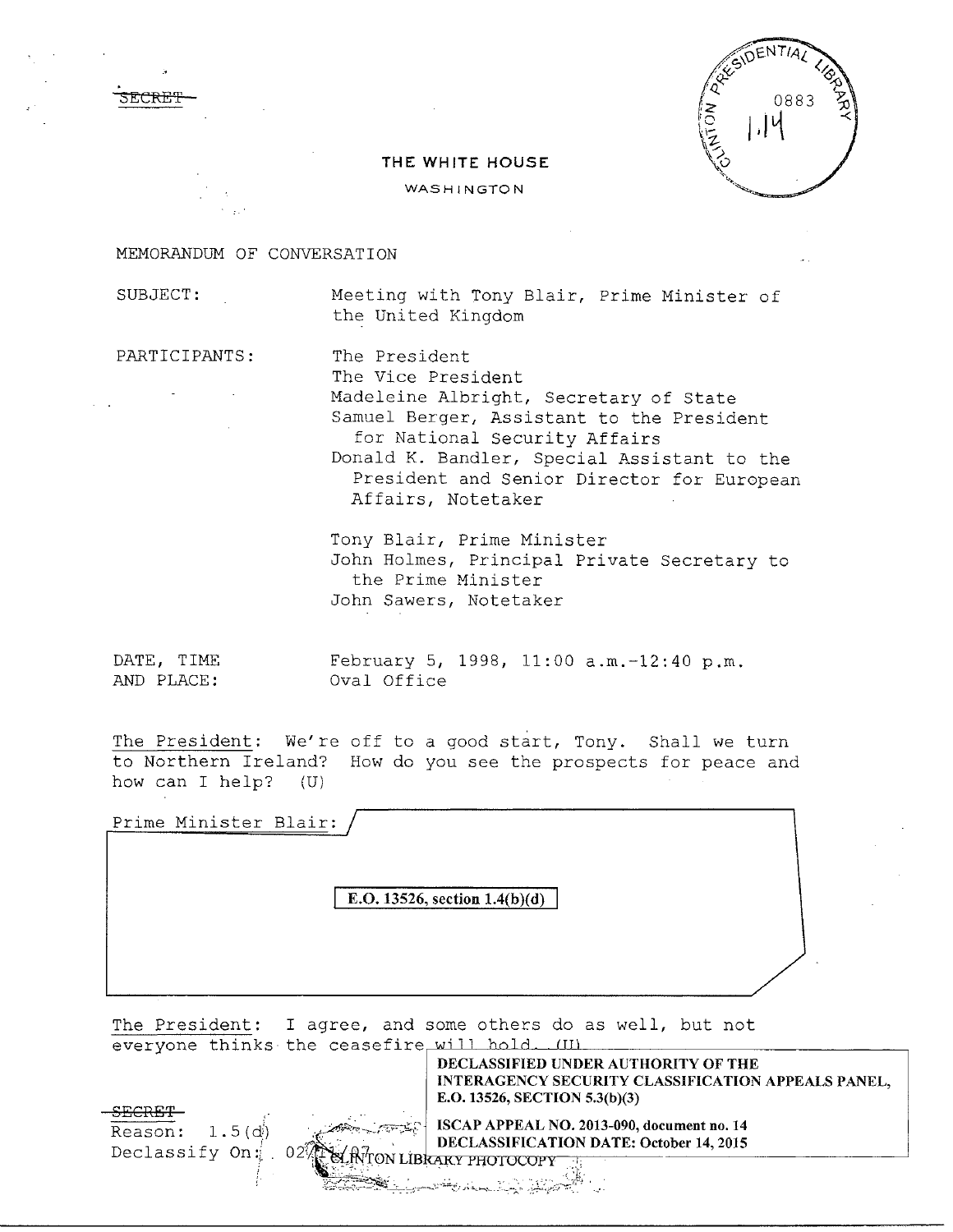$SECRE$ <del>l'</del> 2

Prime Minister Blair: **E.O. 13526, section 1.4(b)(d)** 

Samuel Berger: Your efforts to develop the equality agenda seem to us a key in the effort to keep the Republicans in the process.  $\chi$ 

Prime Minister Blair:

**E.O. 13526, section 1.4(b)(d)** 

The President: I agree. We will continue our contacts and dialogue with Sinn Fein. I also intend to keep seeing Trimble and the other key Unionist leaders when they come to town.  $\mathcal{L}$ 

Prime Minister Blair: **E.O.** 13526, section  $1.4(b)(d)$ 

Thank you again for your continuing help on this critical dimension of the peace process. (U)

The President: Let's turn now to Iraq. What is your assessment after your trip, Madeleine? (U)

| Secretary Albright: | The trip worked rather well.                                |  |
|---------------------|-------------------------------------------------------------|--|
|                     | E.O. 13526, section $1.4(d)$                                |  |
| ananam              | CLINTON LIBRARY PHOTOCOPY<br><b>SECONDECE IN CONTRACTOR</b> |  |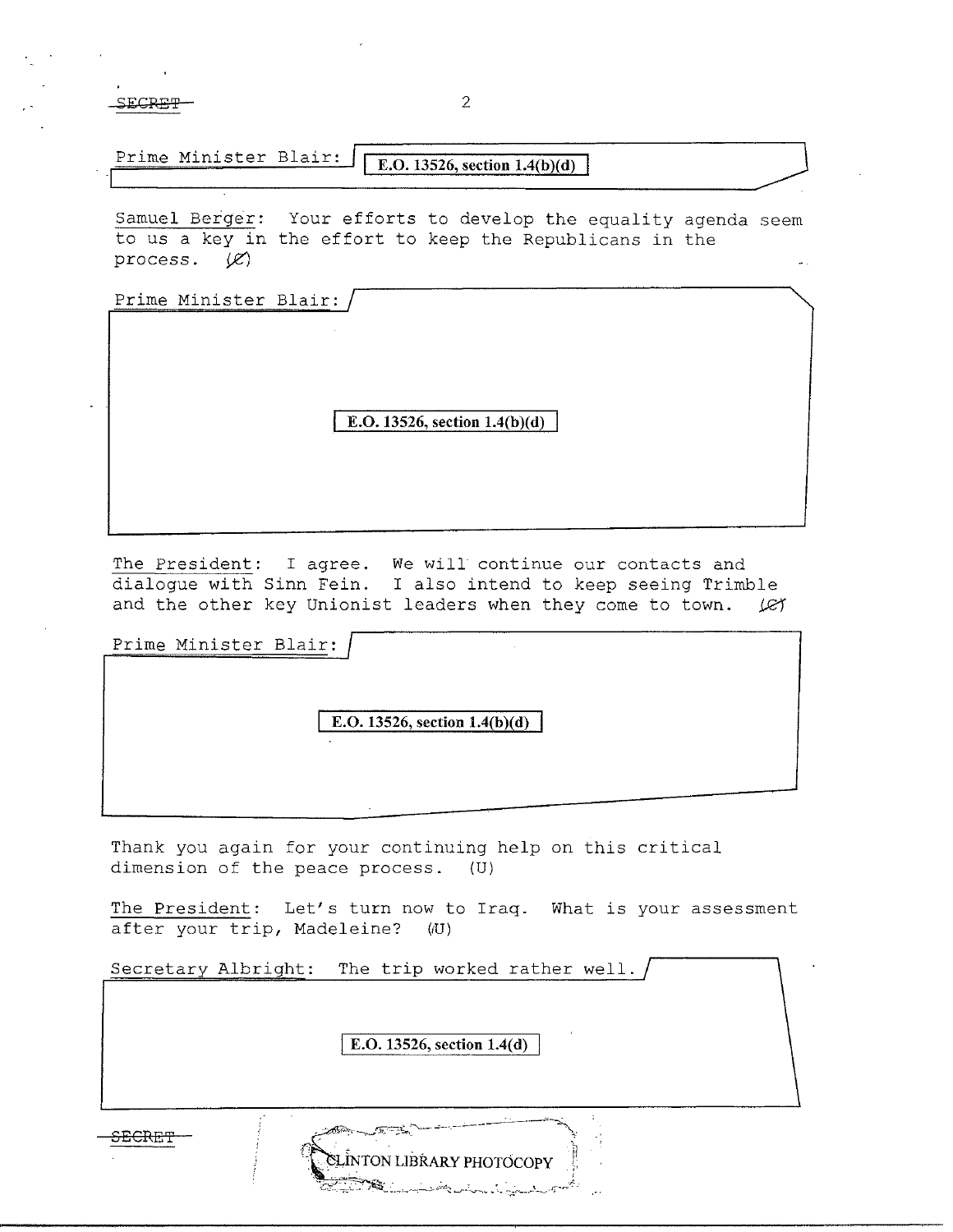| E.O. 13526, section 1.4(d)                                                                                                                                                 |
|----------------------------------------------------------------------------------------------------------------------------------------------------------------------------|
| The President:<br>I agree that their willingness to open eight<br>sites is interesting and offers some hope that our approach<br>could lead to an acceptable formula. (et. |
| Samuel Berger:                                                                                                                                                             |
| E.O. 13526, section 1.4(d)                                                                                                                                                 |
|                                                                                                                                                                            |
| Prime Minister Blair:<br>E.O. 13526, section $1.4(b)(d)$                                                                                                                   |
| The President:<br>Yes, that might be acceptable if a few political<br>people were there in addition to the essential UNSCOM team. 487                                      |
| Secretary Albright:                                                                                                                                                        |
| E.O. 13526, section 1.4(d)                                                                                                                                                 |
| CLINTON LIBRARY PHOTOCOPY<br>لمستسلم والمتوازنة                                                                                                                            |

end and the second second second second second second second second second second second second second second second second second second second second second second second second second second second second second second

 $\sim 10$ 

البراسي للمسحم أحداث ودا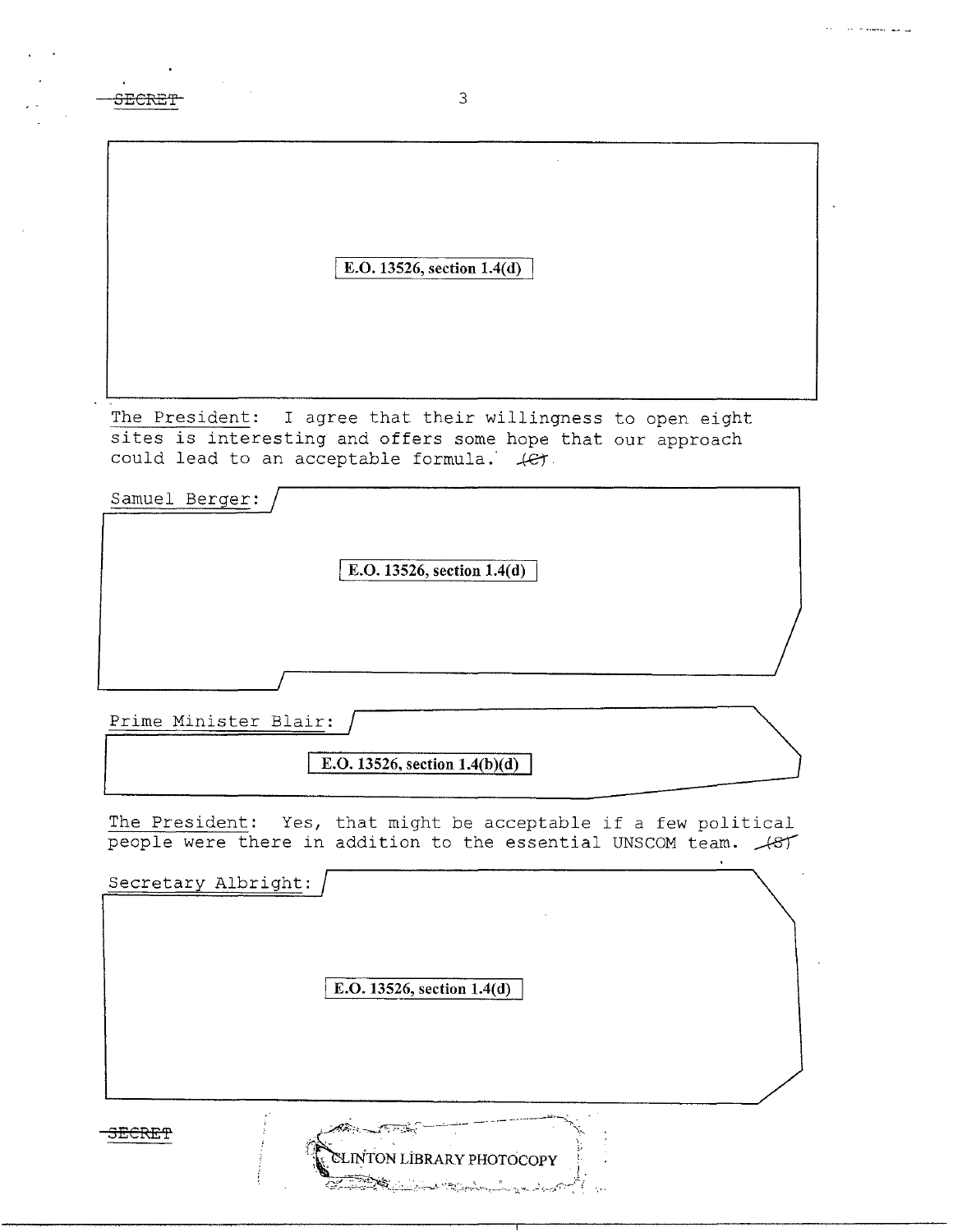**SECRET** 

## E.O. 13526, section 1.4(d)

4

Samuel Berger:

**E.O. 13526, section 1.4(d)** 

The Vice President: In the meantime, we are getting new pressures, especially from Capitol Hill, to go after Saddam's head. *l21* 

The President: That's right, Tony, and you just heard our press making exactly that point. But that approach is nowhere near as simple as it sounds on the surface.  $\sqrt{81}$ 

Prime Minister Blair:

**E.O. 13526, section l.4(b**)(d)

The President: That's what is working and will work.  $\cancel{\bot}$   $\cancel{\bot}$ 

Prime Minister Blair:

**E.O. 13526, section 1.4(b)(d)** 

The President:

E.O. 13526, section 1.4(d)

LINTON LIBRARY PHOTOCOPY

San K

SECRE'f'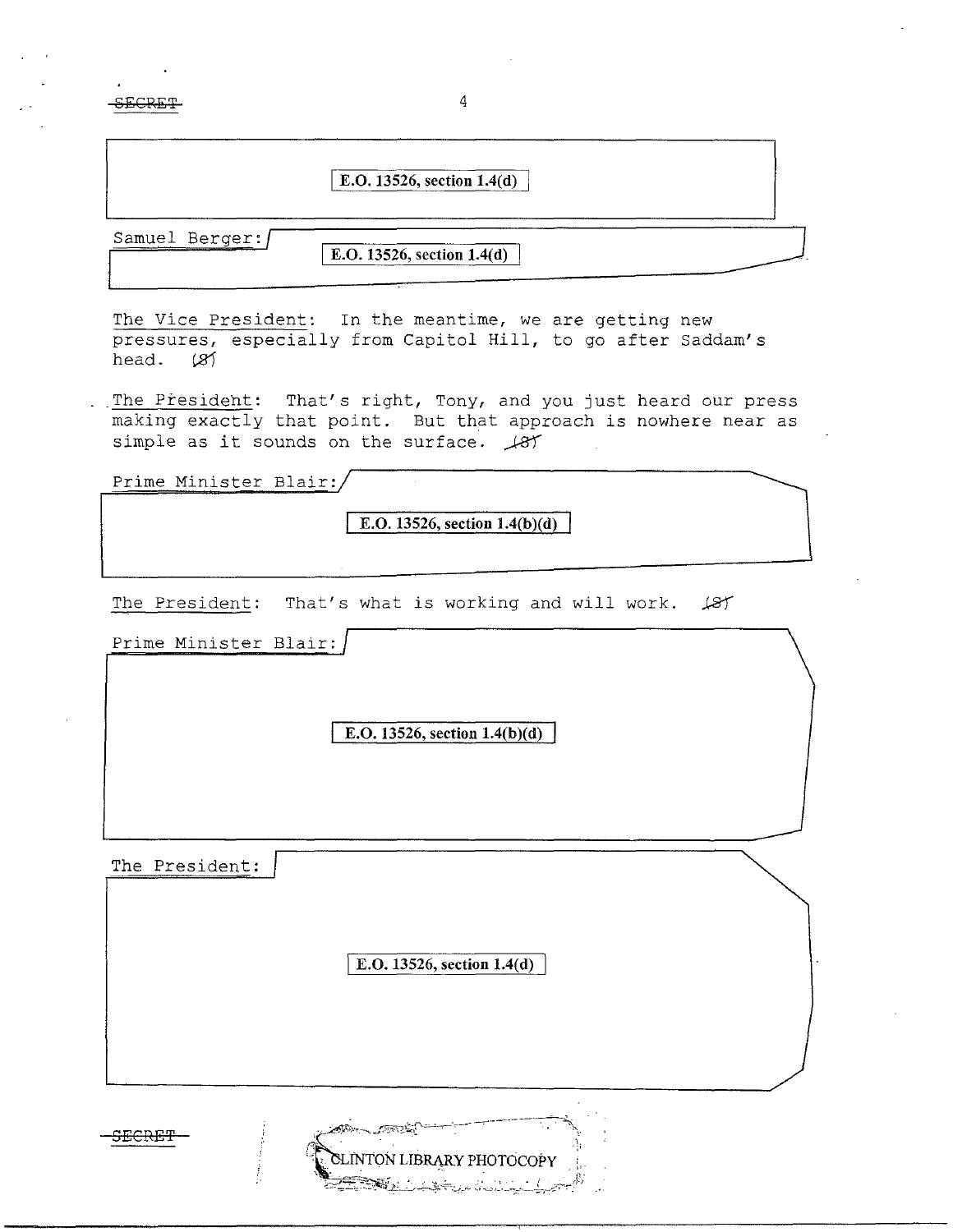

 $\bar{z}$  .





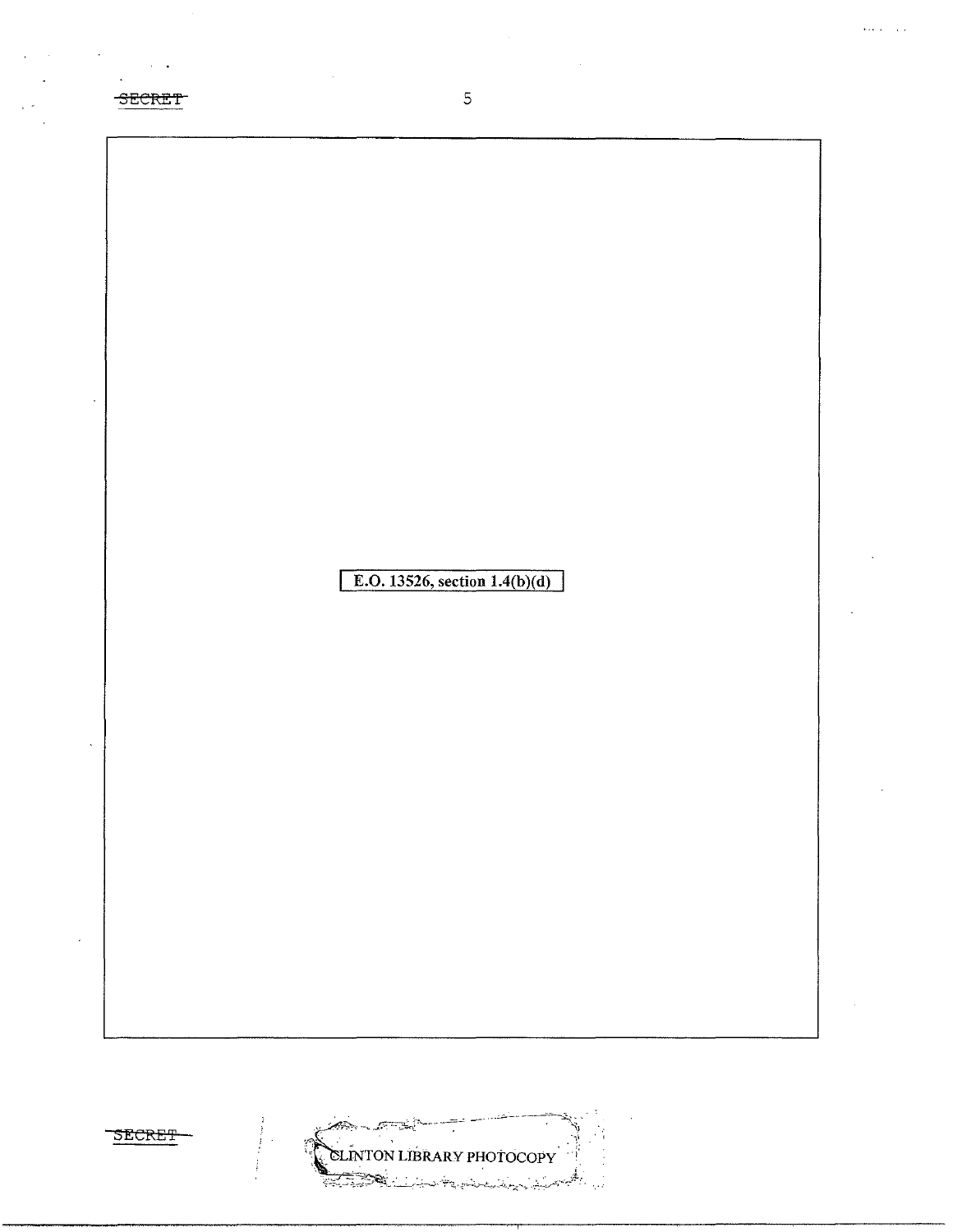SECRET 6

Prime Minister Blair: Our public opinion is not the same as yours, but we are working hard to educate the public. We put out a white paper yesterday on Iraq's WMD programs. (U)

The President: I heard it is an outstanding document. (U)

Prime Minister Blair: We have to educate international opinion so they see the real threat and choices we face. (U)

| The President: |                              |  |
|----------------|------------------------------|--|
|                |                              |  |
|                | E.O. 13526, section $1.4(d)$ |  |
|                |                              |  |
|                |                              |  |

, Secretary Albright: If we do a white paper, it could create a panicky reaction.  $+e\tau$ 

The President: But such a paper could also give us a margin of maneuver. It would show how much UNSCOM has accomplished in reducing his stocks and capacity -- but not his future potential.  $\text{LFT}$ 

Secretary Albright:

**E.O. 13526, section 1.4(d)** 

The President: Al, what do you think? (U)

| The Vice President: |                              |
|---------------------|------------------------------|
|                     | E.O. 13526, section $1.4(d)$ |
|                     |                              |

SLINTON LIBRARY PHOTOCOPY

:3ECRET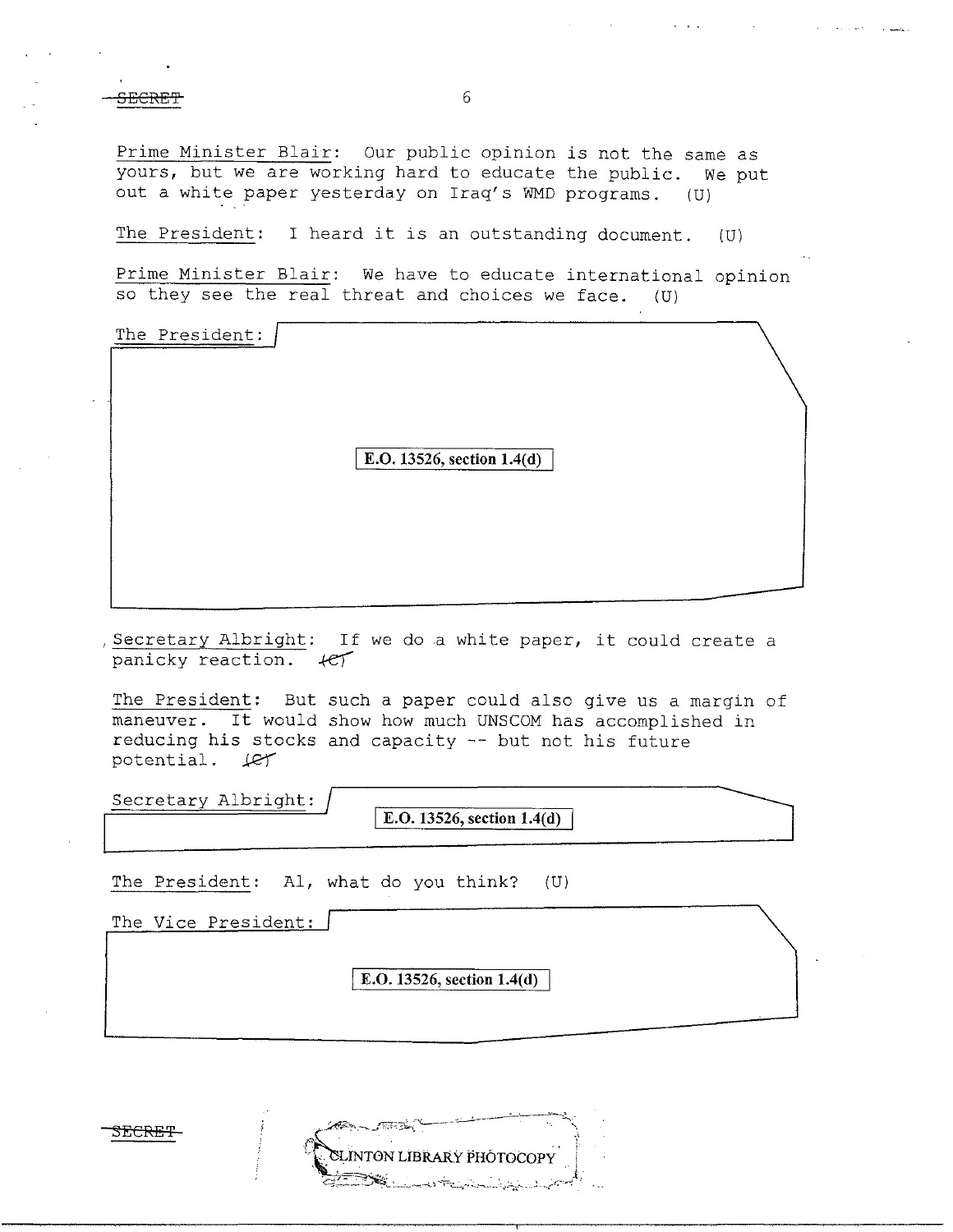



 $\label{eq:1} \mathcal{T} = \mathcal{F} \left( \mathcal{F} \right) \mathcal{F} \left( \mathcal{F} \right) \mathcal{F} \left( \mathcal{F} \right) \mathcal{F} \left( \mathcal{F} \right)$ 

 $\epsilon$  ,  $\epsilon$  ,  $\epsilon$  ,  $\epsilon$  , and consider the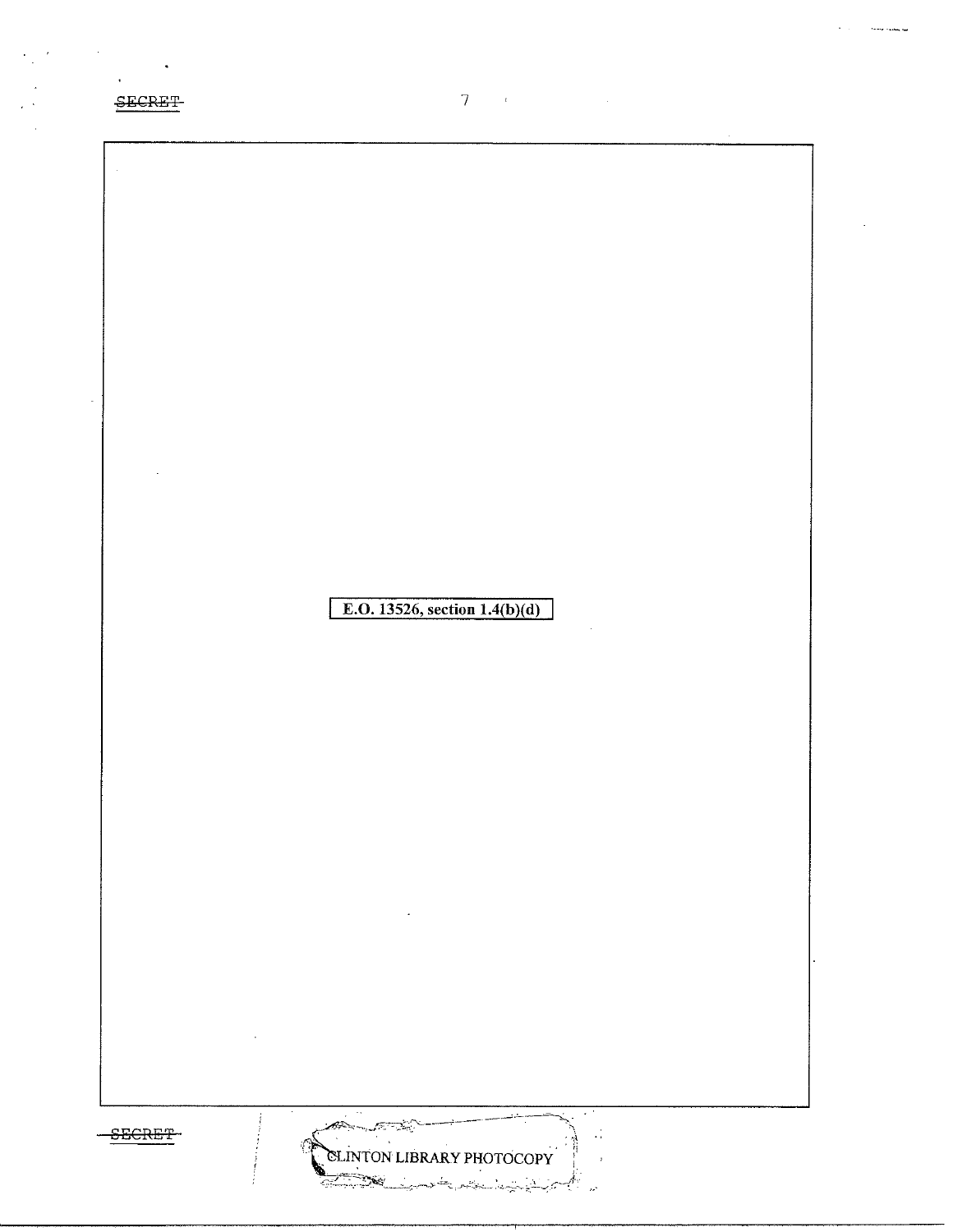ISCAP appeal 2013-090 Document 14 Page 8 was not included as part of the materials in this appeal because it could not be found.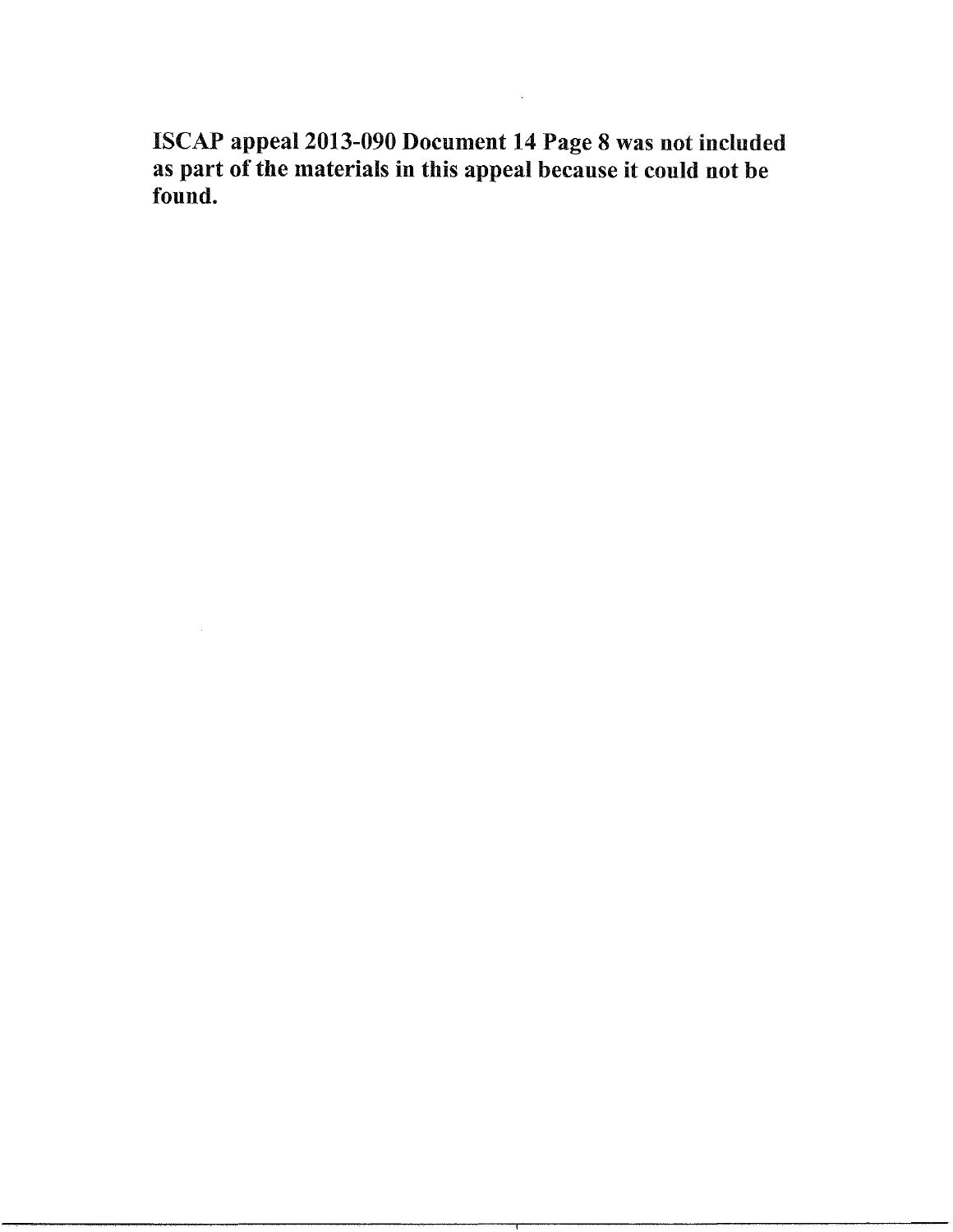

 $\Delta \sim 10^4$ 

 $\mathcal{A}^{\mathcal{A}}$  and  $\mathcal{A}^{\mathcal{A}}$  are  $\mathcal{A}^{\mathcal{A}}$  .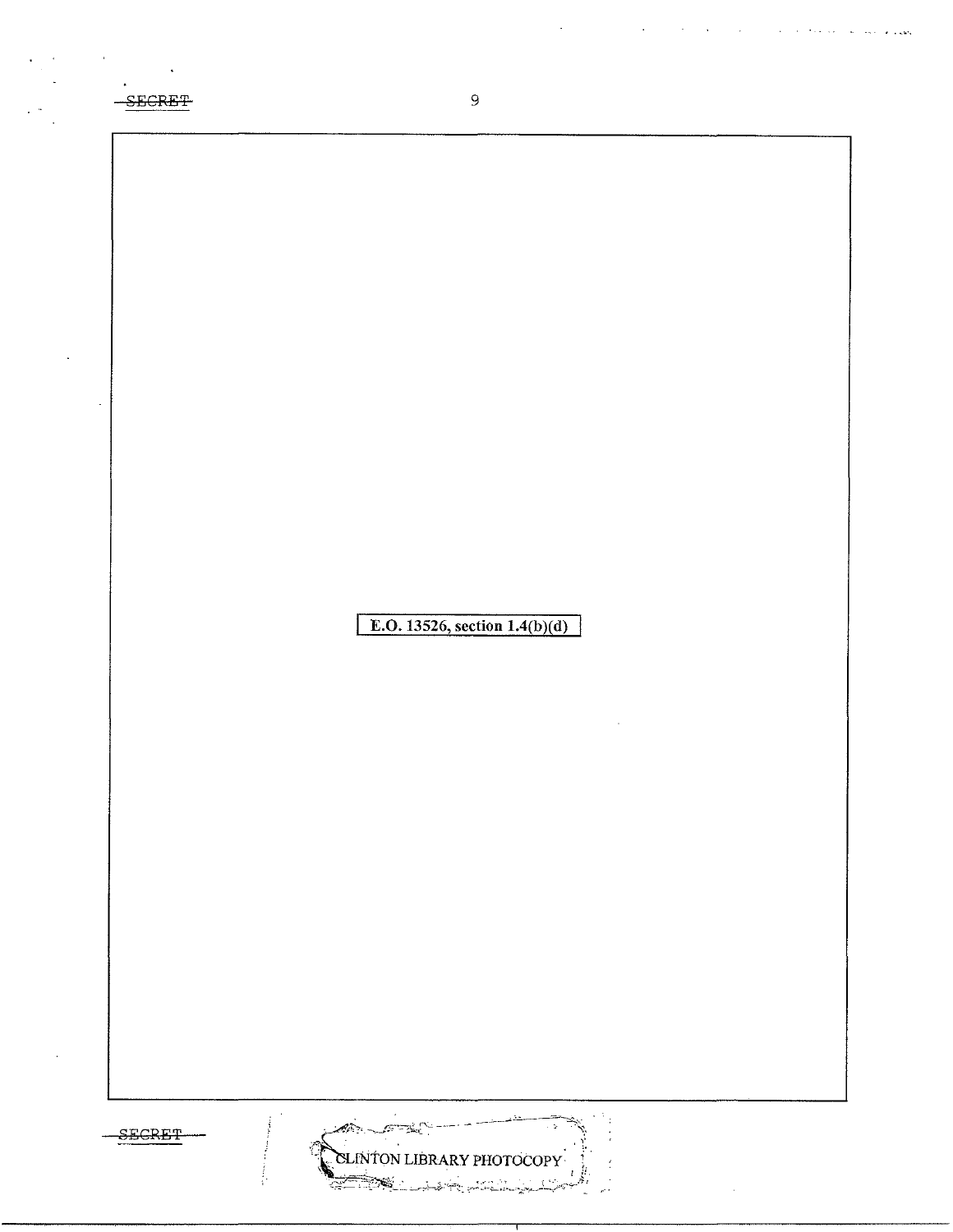SECRET

 $\mathcal{F}$ 

 $\frac{1}{2}$ 

 $\mathcal{A}^{\mathcal{A}}$ 

E.O. 13526, section  $1.4(b)(d)$ 

 $-$ SECRET

1 Á, أولور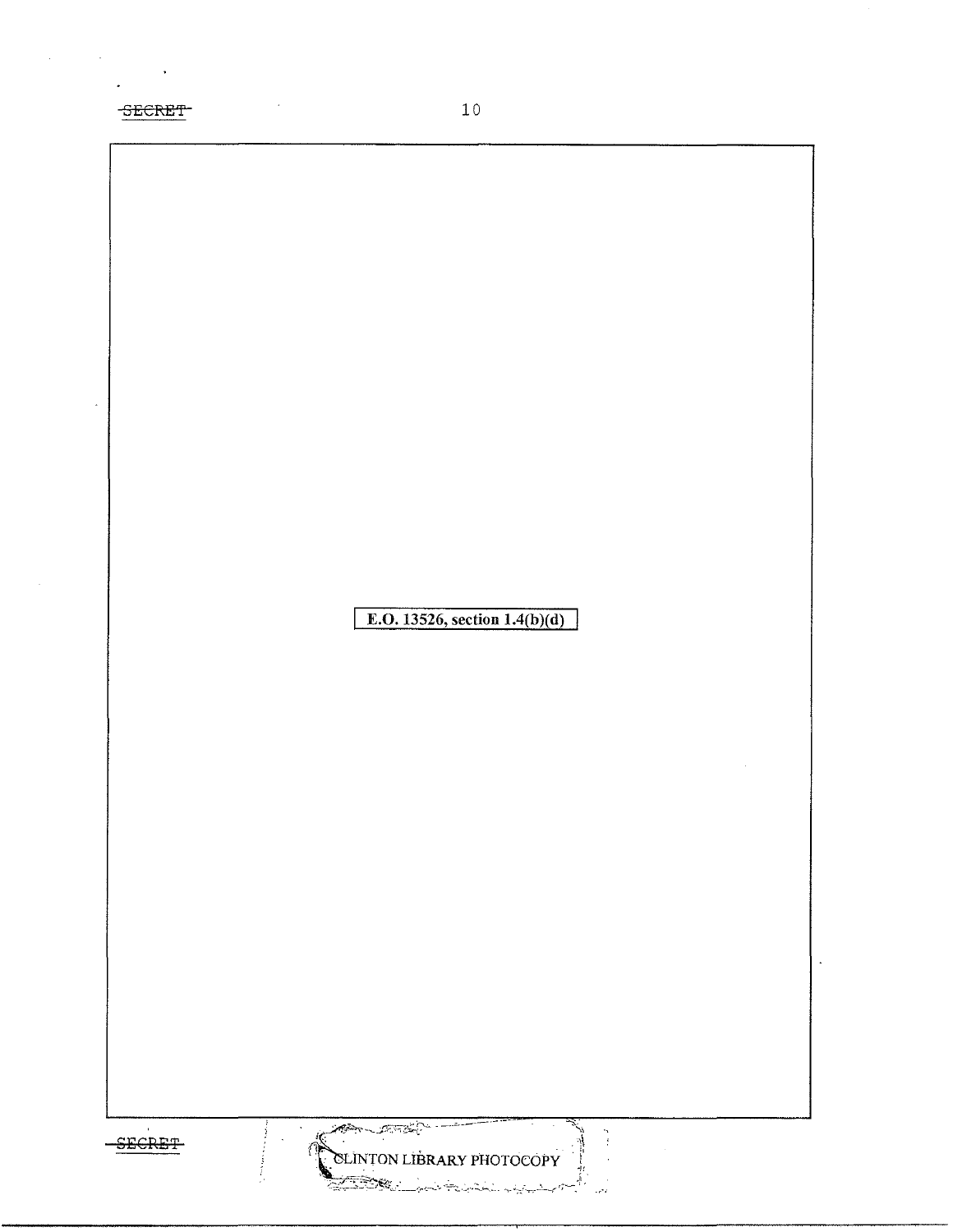$\sim$  $11$  $-$ SECRET E.O. 13526, section  $1.4(b)(d)$  $\mathbb{R}$ CLINTON LIBRARY PHOTOCOPY SECRET-

 $\bar{1}$  $\sim$ 

 $\epsilon^{-1}$ 

 $\mathcal{A}^{\mathcal{A}}(\mathbf{S})$  . As we can also a set of the set of the set of the set of  $\mathcal{A}$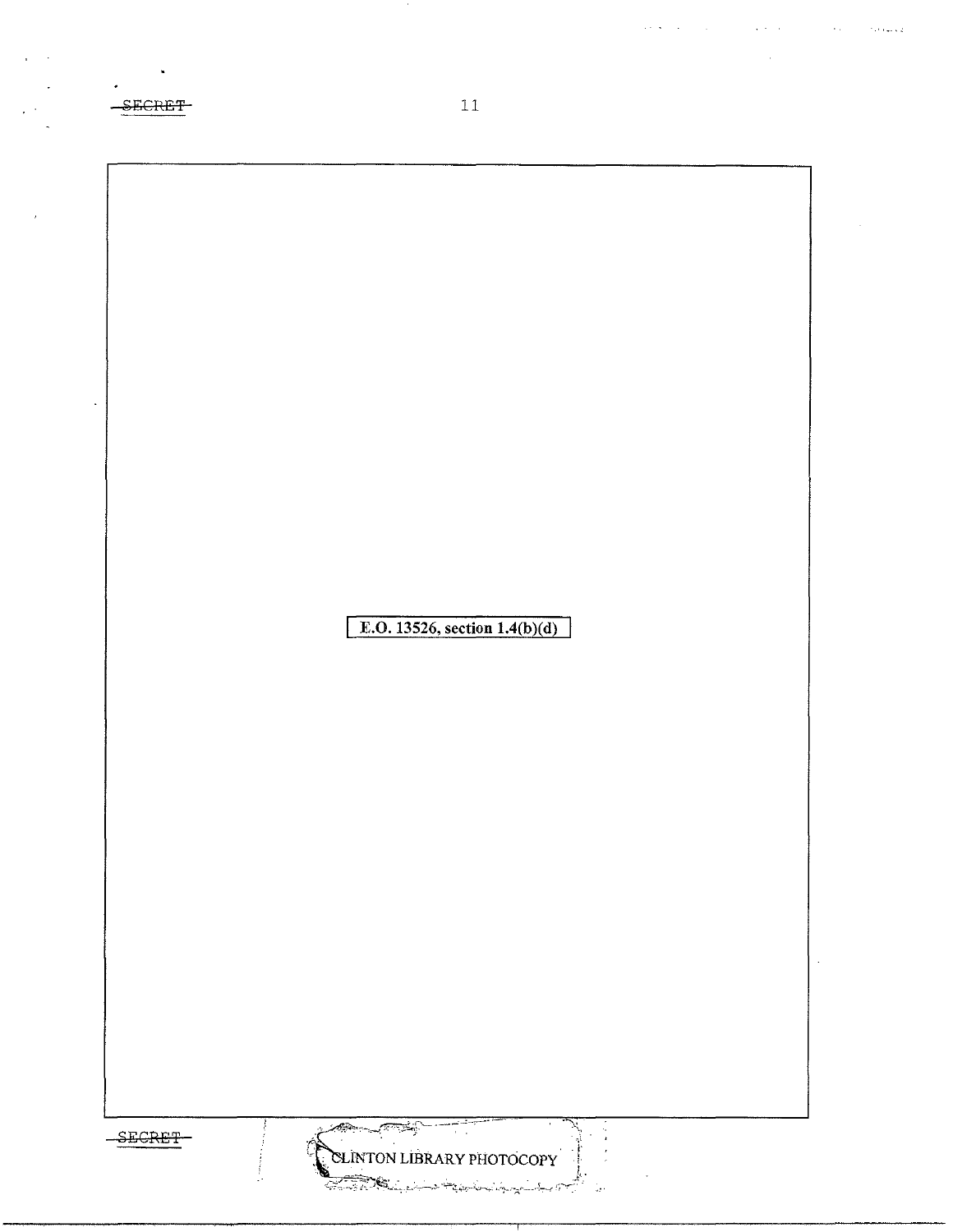



 $\mathcal{L}$ 

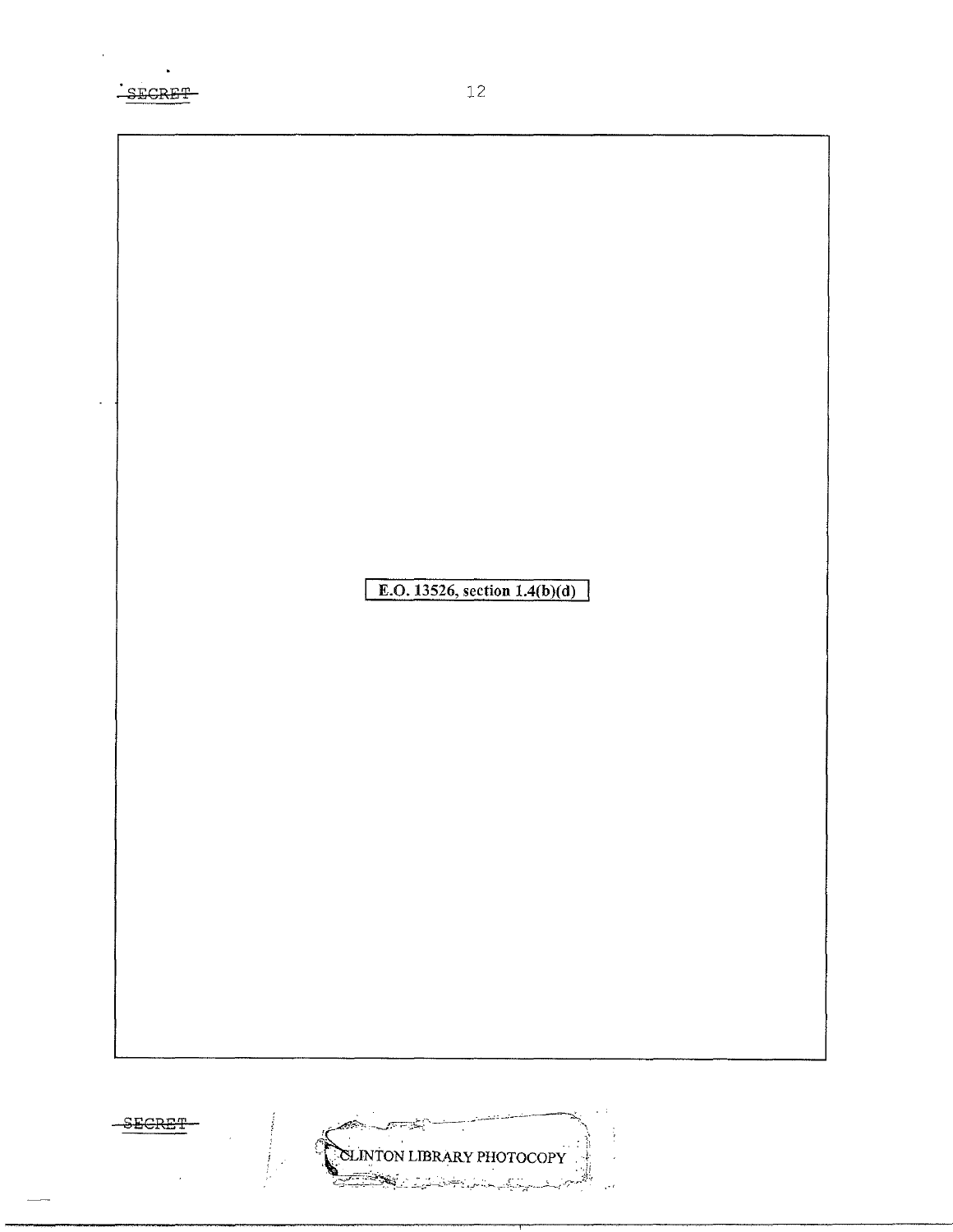-SECRET 13

 $\sim$ 

**E.O. 13526, section 1.4(b)(d)** 

Ans -

رانينديوسيتير

CLINTON LIBRARY PHOTOCOPY

 $\gamma_{\rm{in}}$ 

:

Ų.